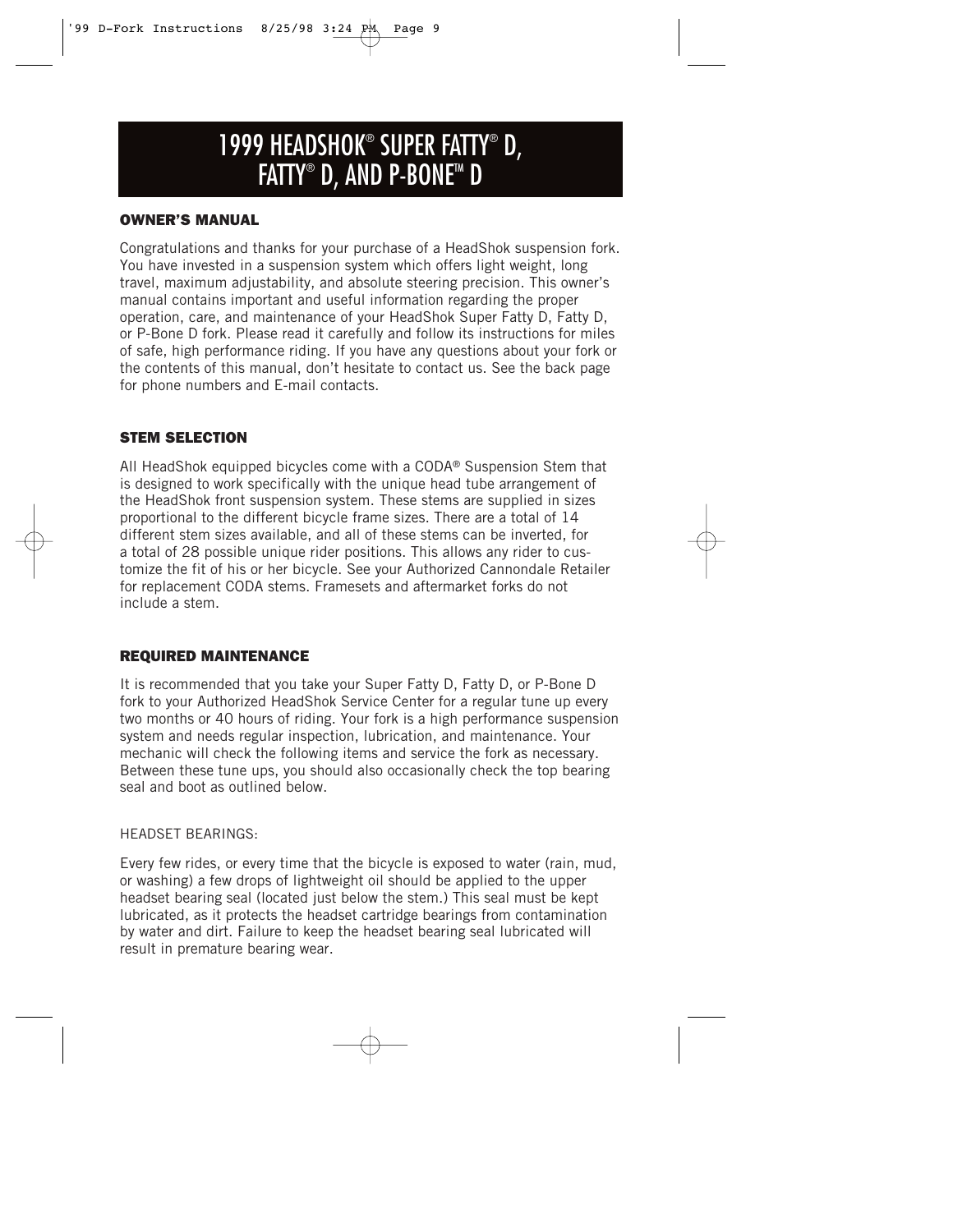SUSPENSION FORK BOOT:

Frequently inspect the rubber boot at the base of the headtube for tears or cuts which could allow contamination. If the boot is damaged in any way, it must be replaced immediately. Since boot replacement requires the fork be removed from the frame, this job should be performed only by an experienced bicycle mechanic at an Authorized HeadShok Service Center. Damage to the Head-Shok due to contamination by water or dirt will not be covered under warranty.

#### HYDRAULIC CARTRIDGE OIL OR SEAL REPLACEMENT:

Oil in the HeadShok hydraulic cartridge should be replaced every 80 hours of riding, or at least once a year. The seals in the cartridge require less frequent attention, and should be replaced every two years or whenever significant oil loss occurs. These procedures require unique tools and substantial expertise and training with hydraulic suspension systems. Therefore, they should be performed only by an experienced mechanic at an Authorized HeadShok Service Center.

#### NEEDLE BEARING LUBRICATION:

The needle bearings which provide the smooth travel of the suspension in the HeadShok fork should be lubricated every two months or every 40 hours of riding. This procedure requires partial disassembly of the suspension fork, and therefore must be performed only by an experienced bicycle mechanic at an Authorized HeadShok Service Center.

#### **SUPER FATTY D**

The Super Fatty D suspension fork offers 80mm of travel with a lightweight air spring. It also features the DD80 hydraulic damper cartridge which uses a variable-orifice shim valve to react to various size impacts with varying amounts of damping. The suspension cartridge can be locked out "On-The-Fly" by turning Damping Dial™, located atop handlebar stem (See Fig. 1.)

#### **FATTY D and P-BONE D**

The Fatty D and P-Bone D suspension forks use the HeadShok Advanced Spring System. This spring system is made up of a coil spring with a column of MicroCellular Urethane (MCU) running through its middle to provide 60mm of travel. They also feature the shim-valved DD60 hydraulic damper cartridge which can be locked out "On-The-Fly" by turning the Damping Dial™, located atop the handlebar stem (See Fig. 1.)

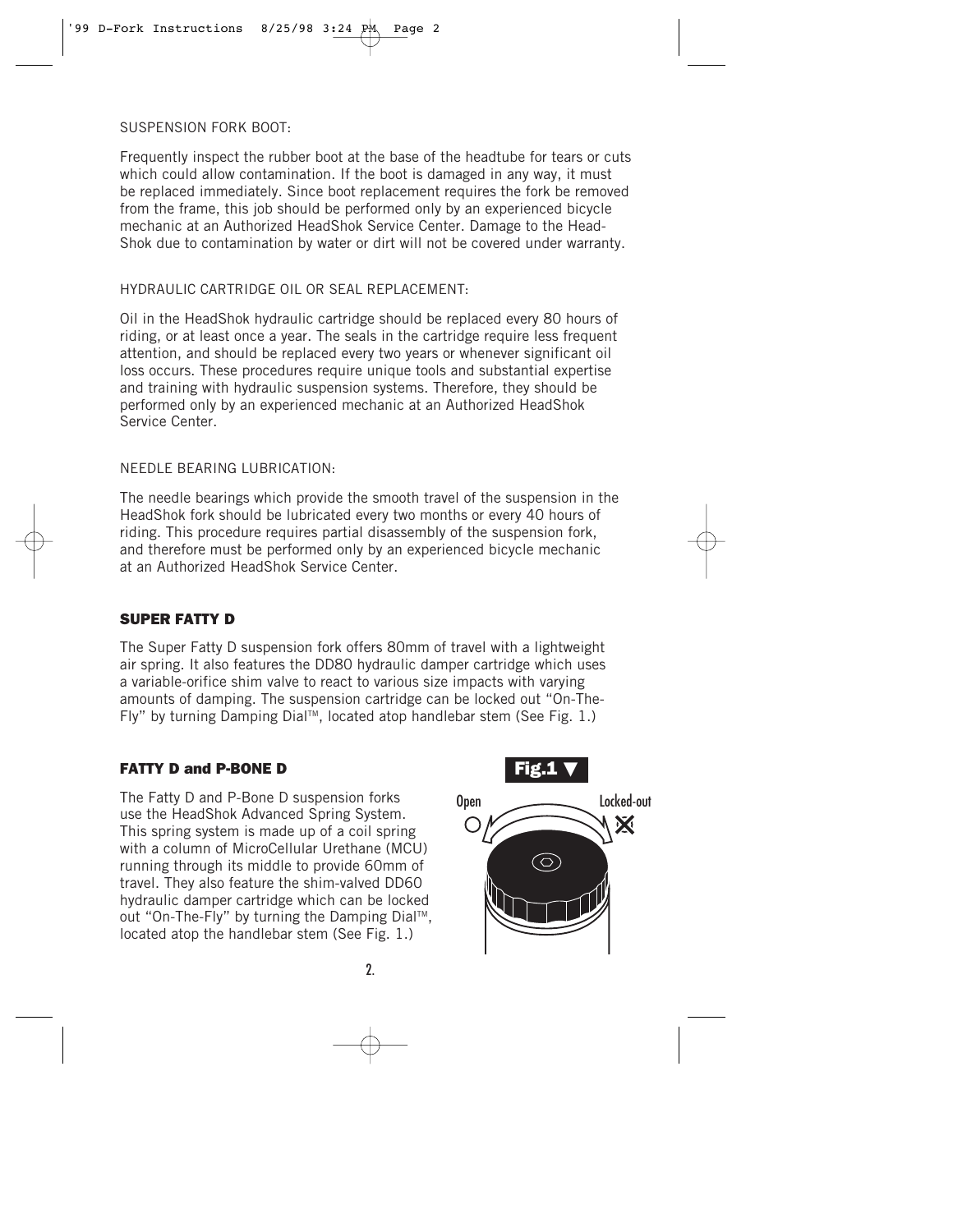### **WARNINGS:**

■ *Any HeadShok fork should be installed and adjusted by a qualified mechanic. Brakes must also be installed and adjusted by a qualified mechanic. (This applies to either cantilevertype or disc brakes.) If the brakes are improperly installed or misadjusted, the bicycle will not be safe to ride. Improper installation, service, or adjustment of the fork or brakes will place the rider in danger of serious injury or death.*

■ *Only use brakes designed to be mounted to existing cantilever bosses or disc brake mount on the fork. Do not attempt to add any brake mount or use any brake device that requires adapting the fork's existing brake mounts. Altering or adapting existing brake mounts or installing new brake mounts will void the fork's warranty, and may result in structural failure of the fork. Structural failure of fork will result in loss of control of the bicycle, placing the rider in danger of serious injury or death.*

■ *If the suspension fork ever begins to make "knocking" or "klunking" noises, or if it ever shows an unexplained increase in travel, or looks like it is extended farther than it was originally, or if the fork loses its ability to lock-out, stop riding the bike and bring it to a HeadShok dealer for inspection. Possible indications of a problem are:*

- *\* An increase in the fork's extension or travel.*
- *\* A stretched-out fork boot (See below.)*
- *\* A stretched or strained front brake cable.*
- *\* "Knocking" or "klunking" noises coming from fork.*
- *\* A sudden loss of lock-out ability*

*If any of the above symptoms manifest themselves and are ignored, the result could be a separation of the fork from the bicycle frame, leading to an accident with risk of serious injury to, or death of the rider.*

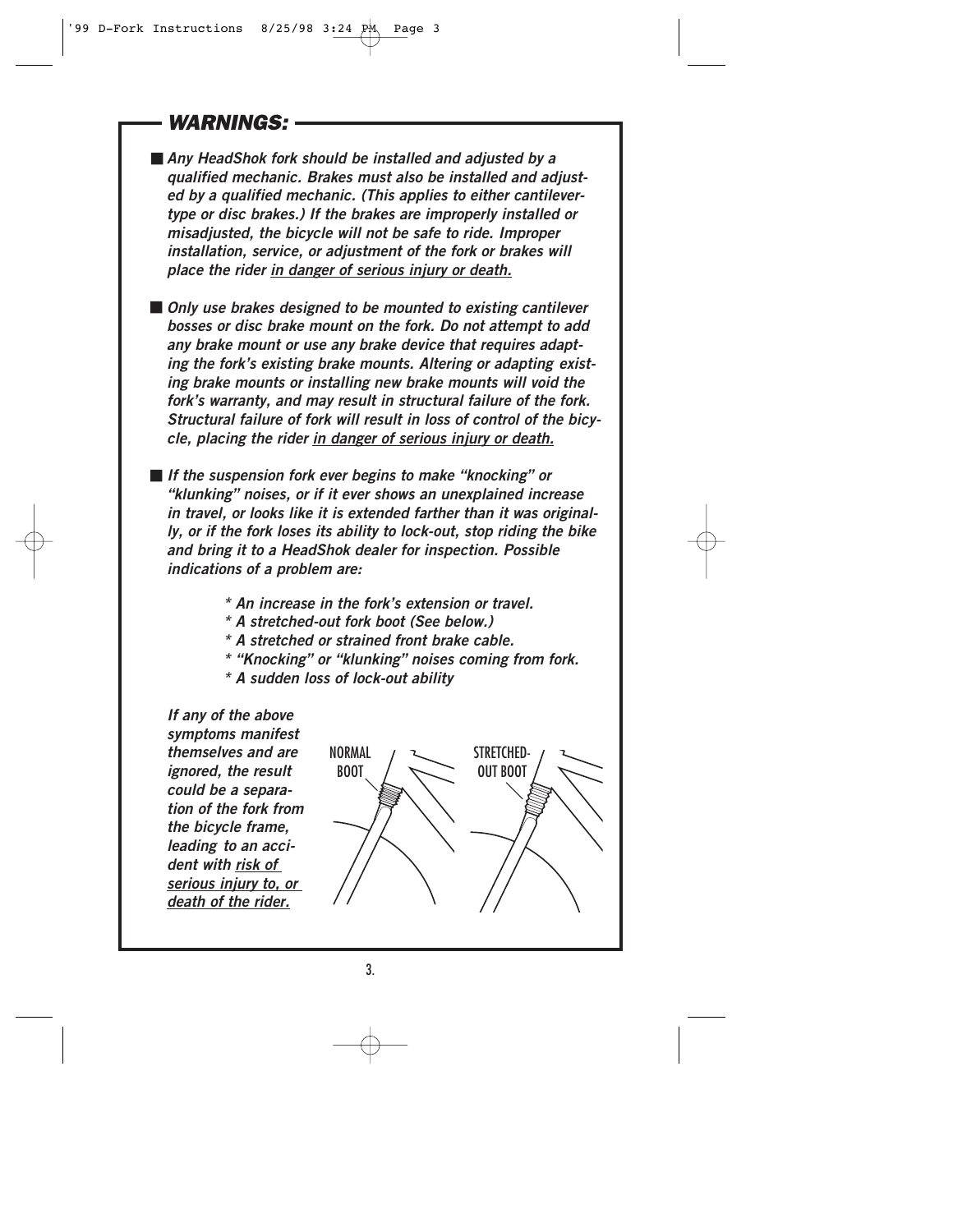*WARNING: Use great care and pay close attention the road or trail in front of you while turning the Damping Dial. Adjusting the fork can be distracting, and it is possible to lose control of the bicycle if your eyes wander from the surface directly in your path. Also remember that your balance and steering control change as soon as your remove one hand from the handlebars, and that your hand is further from the brake lever. If you are at all unsure of your ability to control the bike while adjusting the suspension fork, or if you are on a rough surface or a busy road, please stop before attempting to adjust the fork.*

#### **PRELOAD ADJUSTMENT**

Before the bike is ridden, the spring preload must be adjusted to suit the weight of the rider. If too much pre-load is applied, the suspension will be stiff and unresponsive; too little pre-load and the rider may feel some amount of "bouncing" while climbing or sprinting, and may tend to bottom out the shock (compress to the limit of its travel) on large bumps.

#### SUPER FATTY D

The Super Fatty D uses compressed air for a spring, allowing infinite adjustability of the preload by varying the air pressure within the cartridge. Preload adjustment requires a precision suspension air pump with gauge that is capable of delivering at least 150 psi through a Schrader valve. A check valve, quick-disconnect, or valve extension may also be helpful in preventing air loss from the valve as the pump is removed. The maximum preload pressure for the air cartridge is 200 psi.

The following procedure is for initial setup only. We encourage riders to experiment with different preloads to achieve their optimal setting.

1. Remove front wheel. Thoroughly clean area underneath the fork crown, then remove Schrader valve cap (See Fig. 2.)

2. Refer to Fig. 3 to determine the recommended air pressure range based on the rider's weight. Using your suspension pump, add air to the fork according to the chart. Note that Cannondale recommends running the Super Fatty D in the soft end of the adjustment range to allow more shock sag for full suspension use.

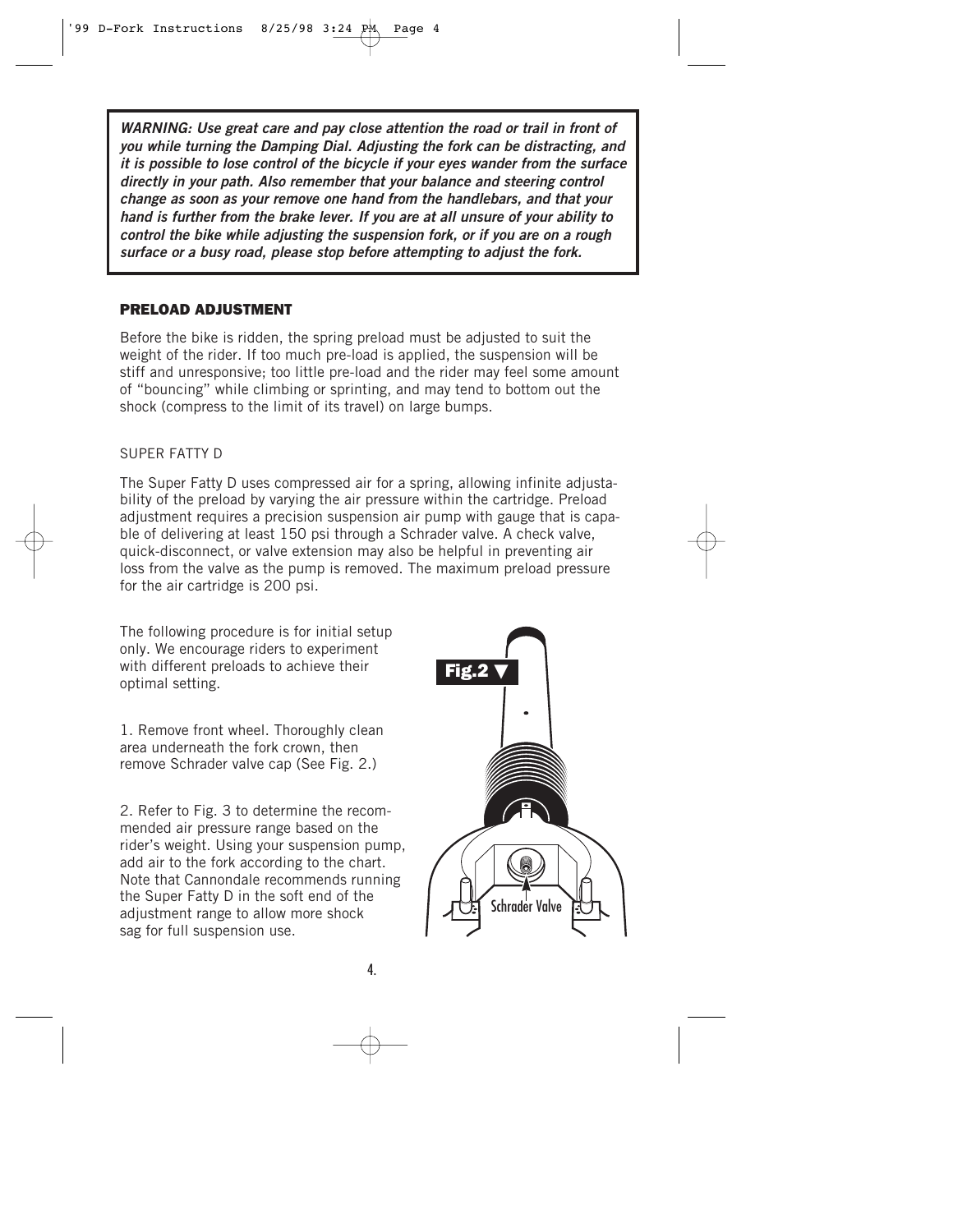3. Replace valve cap and front wheel. Remember to reattach front brake.

For a more customized setup, follow the steps detailed below.

4. With rider off of the bike, measure from floor to center of one end of the handlebar



with the bicycle standing perfectly upright. Then position the rider on the bike in a seated, natural riding position. With only the rear brake applied and the Damping Dial turned fully counter-clockwise, again measure the distance from the floor to the center of one end of the handlebar.

5. The difference in these two measurements is the preload sag. Most riders find the best suspension performance with 1/16" to 1/8" sag compression. Add or remove air from the fork through the Schrader valve until this measurement is achieved. Note this pressure setting for future reference.

#### FATTY D AND P-BONE D

For both of these forks, there are three different coil springs available, allowing the fork to be customized to suit riders of different sizes. Refer to Fig. 4 for information on which spring came with your bicycle, and recommendations for custom tuning your fork's spring. The springs are interchangeable, and are color coded by stiffness. Each of these springs also allow fine tuning by adjusting the preload.

NOTE: All aftermarket HeadShok forks come with a Blue spring installed.

|                    | Bike size   | comes with                |                  |
|--------------------|-------------|---------------------------|------------------|
|                    | Small       | Green                     |                  |
| Fig.4'             | Medium      | Blue                      |                  |
|                    | Large       | Blue                      |                  |
|                    | Extra Large | Red                       |                  |
|                    | Jumbo       | Red                       |                  |
| Rider weight range |             | <b>Recommended spring</b> | Spring Kit code  |
| 150 lbs. or less   |             | Green                     | <b>HD110/GRE</b> |
| 140 - 200 lbs.     |             | Blue                      | HD110/BLU        |
| 180 lbs. or more.  |             | Red                       | HD110/RED        |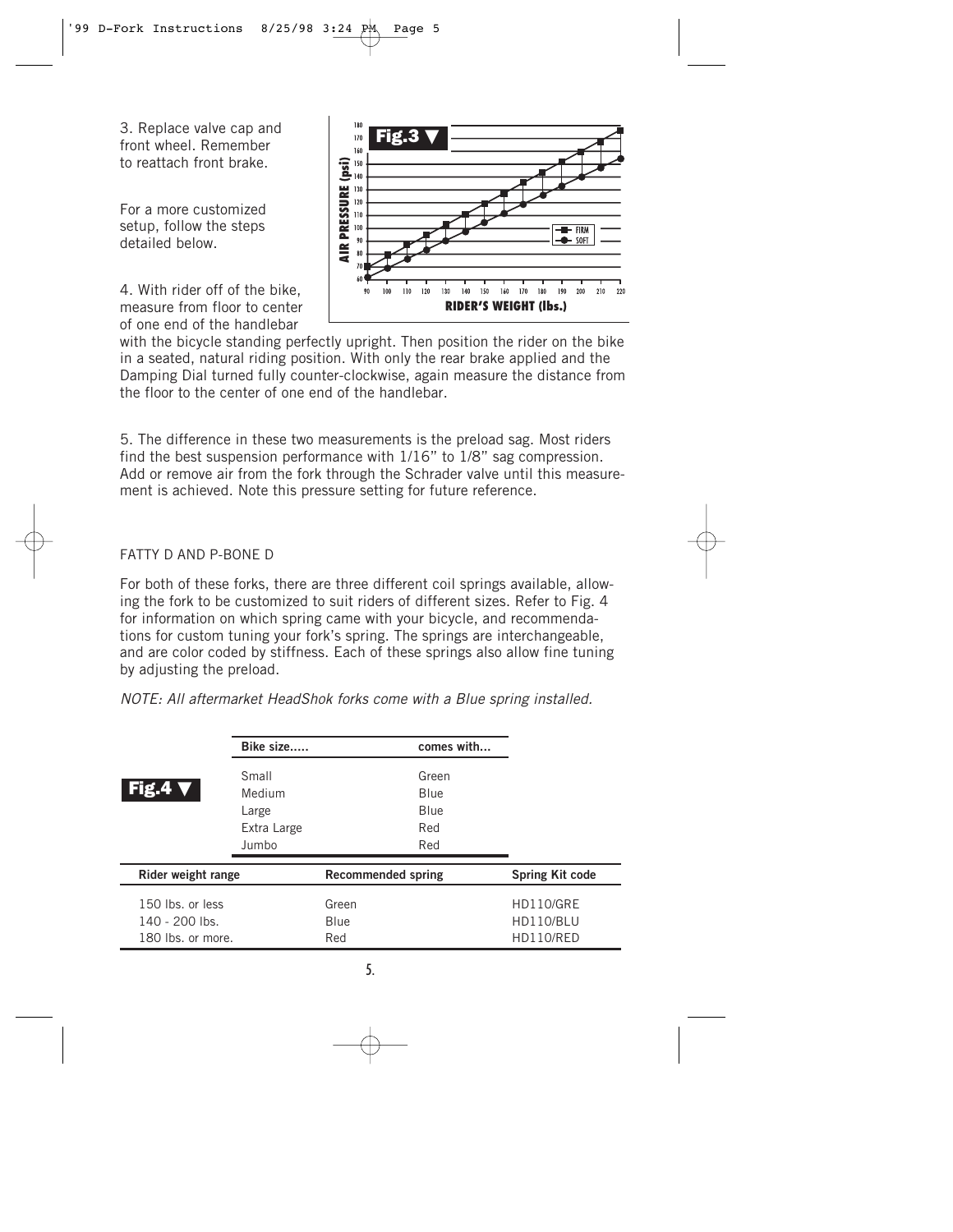Beyond changing the coil spring in the Fatty D or P-Bone D forks, the spring preload can be fine-tuned to suit the rider's weight and riding style as follows:

1. Make sure that the Damping Dial is in the "Open" position by turning it to the left (counter-clockwise.)

2. Remove the small bolt from the center of the Damping Dial.

3. With the rider off of the bike, measure from the floor to the center of one end of the handlebar with the bicycle standing perfectly upright. Then position the rider on the bike in a seated, natural riding position. With only the rear brake applied, again measure the distance from the floor to the center of one end of the handlebar.

4. The difference in these two measurements is the preload sag. Most riders find the best suspension performance with about 1/8" sag compression. To change the amount of sag, insert a 3mm Allen wrench into the hole in the top of the fork. Turn the preload adjustment screw clockwise for greater preload (less sag compression) or counter-clockwise for less preload (more sag compression.) See Fig. 5.

5. When desired preload is set, replace the Damping Dial bolt.

NOTE: This procedure is to be used as a guideline only. We encourage riders to experiment with preload adjustment. Some prefer a stiffer suspension, some a softer, more compliant suspension. Replacement springs are available from your Authorized HeadShok Retailer.

# **Fig.5** ▼ 3mm  $-\varepsilon \rightarrow +$

#### **DAMPING ADJUSTMENT**

Damping controls the speed at which the suspension moves. Compression and rebound damping of the Super Fatty D, Fatty D, and P-Bone D forks can be adjusted by changing the viscosity of the hydraulic oil within the cartridge. Since this procedure requires several unique tools and expertise with hydraulic suspension systems, it should only be performed by an experienced bicycle mechanic at an Authorized HeadShok Service Center. See your dealer for more information regarding the fine tuning of your HeadShok fork.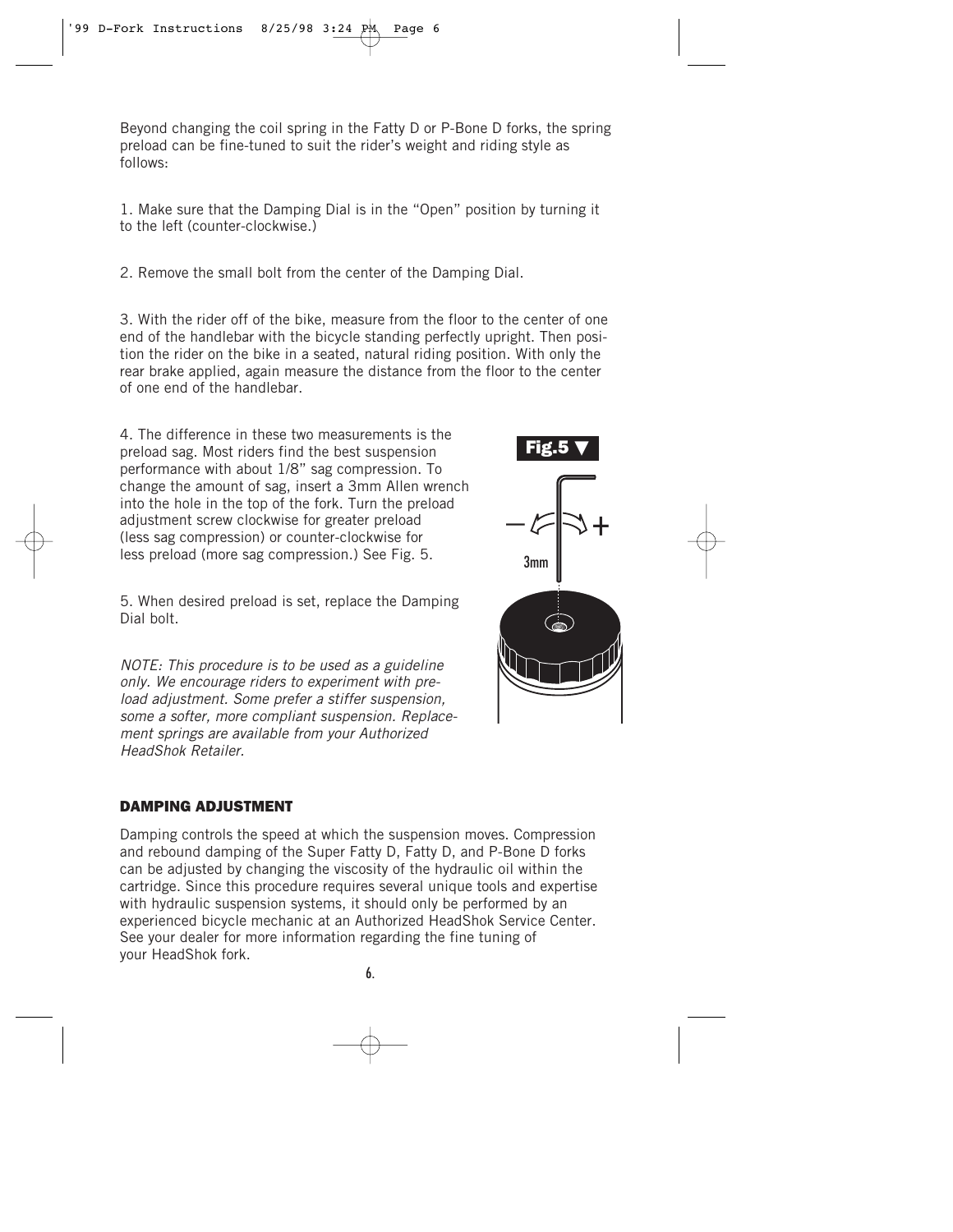#### **SUPER FATTY D** SPECIFICATIONS

| $3.4$ lbs.                                                   |
|--------------------------------------------------------------|
| HeadShok telescoping with<br>88 needle bearings              |
| 80 <sub>mm</sub>                                             |
| TIG-welded 6061-T6 aluminum,                                 |
| swaged and tapered w/Disc Brake mount<br>Pressurized air     |
| DD80 hydraulic with shim valve and<br>"On-The-Fly" lockout   |
| Air preload and shock oil weight                             |
| 2 position lockout<br>FT 80 cartridge with 4-circuit damping |
|                                                              |

#### **FATTY D** SPECIFICATIONS

| Weight                  | $3.4$ lbs.                                                                          |
|-------------------------|-------------------------------------------------------------------------------------|
| Steerer Tube            | HeadShok telescoping with                                                           |
|                         | 88 needle bearings                                                                  |
| Travel<br><b>Blades</b> | 60mm<br>TIG-welded 6061-T6 aluminum,                                                |
|                         | swaged and tapered                                                                  |
| Spring                  | Advanced Spring System, coil with                                                   |
|                         | nested MCU                                                                          |
| Damper Cartridge        | DD60 with shim valve and                                                            |
|                         | "On-The-Fly" lockout                                                                |
| Adjustments             | Preload, spring rate, and shock oil weight                                          |
| Damping Dial            | 2 position lockout                                                                  |
| Upgrades                | FT 70 cartridge with air spring and 4-circuit<br>damping (increases travel to 70mm) |

#### **P-BONE D** SPECIFICATIONS

| Weight              | $3.4$ lbs.                                   |
|---------------------|----------------------------------------------|
| Steerer Tube        | HeadShok telescoping with                    |
|                     | 88 needle bearings                           |
| Travel              | 60mm                                         |
| <b>Blades</b>       | TIG-welded 6061-T6 aluminum                  |
| Spring              | Advanced Spring System, coil with            |
|                     | nested MCU                                   |
| Damper Cartridge    | DD60 with shim valve and                     |
|                     | "On-The-Fly" lockout                         |
| Adjustments         | Preload, spring rate, shock oil weight       |
| <b>Damping Dial</b> | 2 position lockout                           |
| Upgrades            | FT 70 cartridge with air spring and          |
|                     | 4-circuit damping (will not increase travel) |
|                     |                                              |